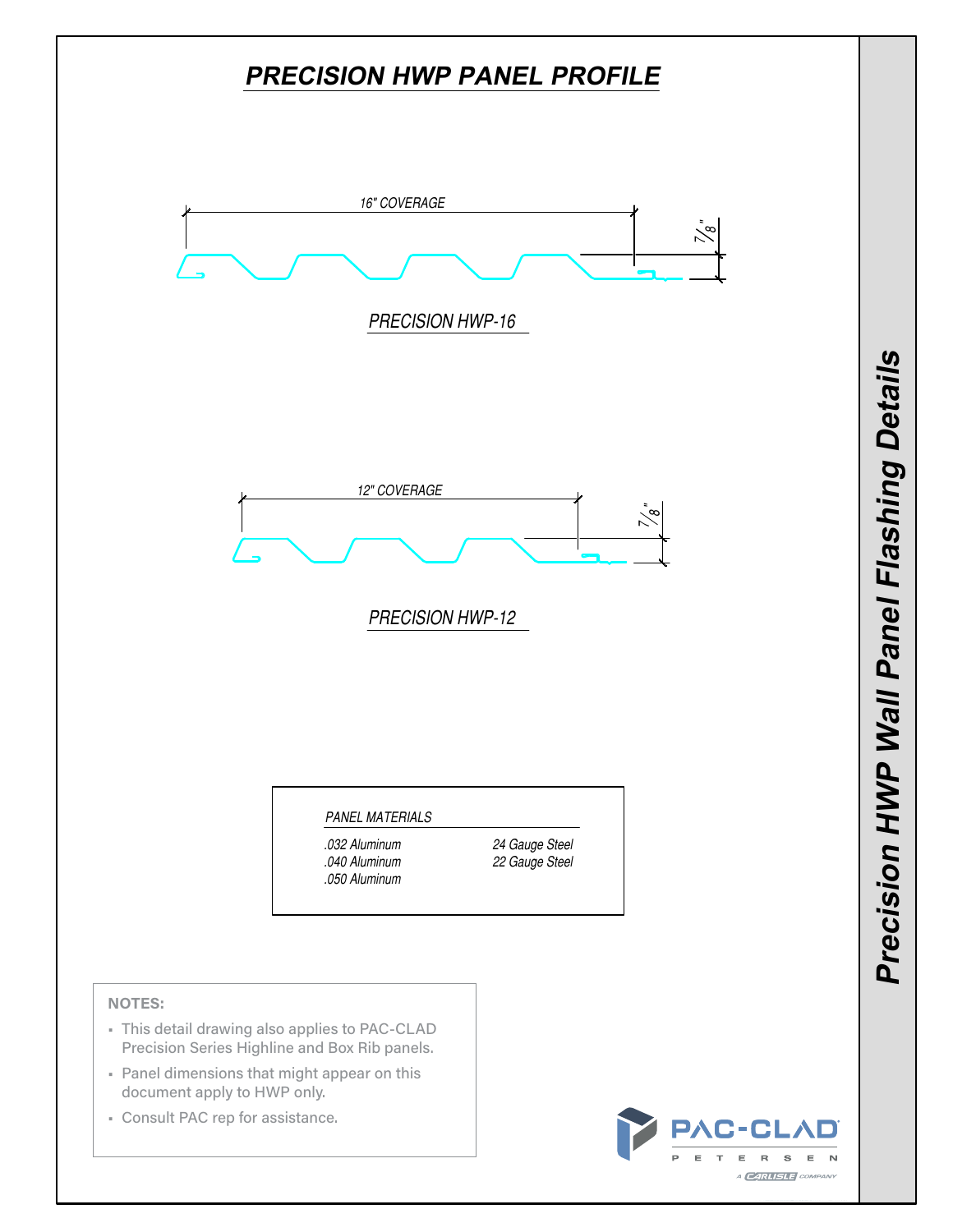## **INSIDE CORNER DETAIL**

#### **NOTES:**

- This detail drawing also applies to PAC-CLAD Precision Series Highline and Box Rib panels.
- Panel dimensions that might appear on this document apply to HWP only.
- Consult PAC rep for assistance.



FLASHING COMPONENTS

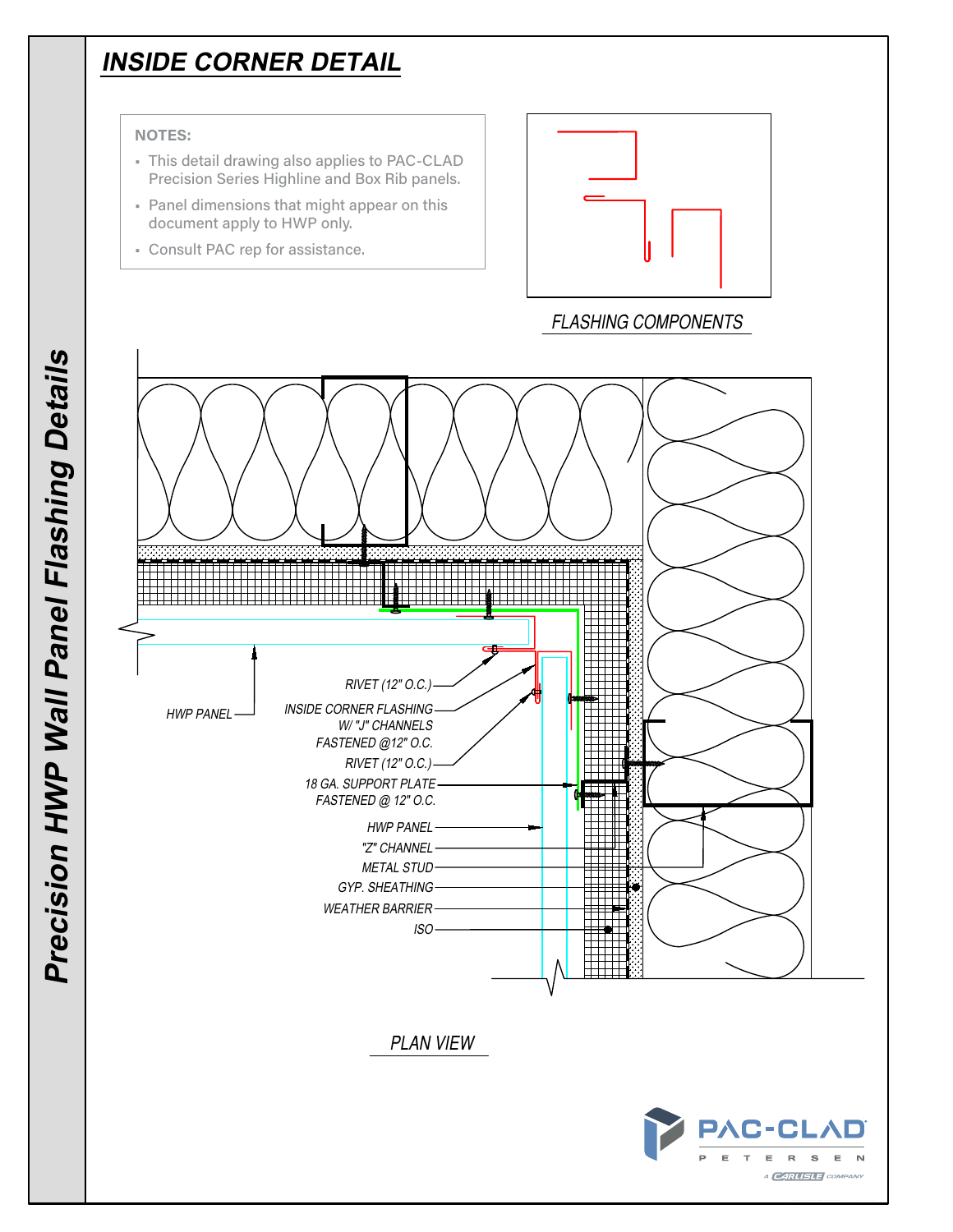# **OUTSIDE CORNER DETAIL**

### **NOTES:**

- This detail drawing also applies to PAC-CLAD Precision Series Highline and Box Rib panels.
- Panel dimensions that might appear on this document apply to HWP only.
- Consult PAC rep for assistance.



FLASHING COMPONENTS

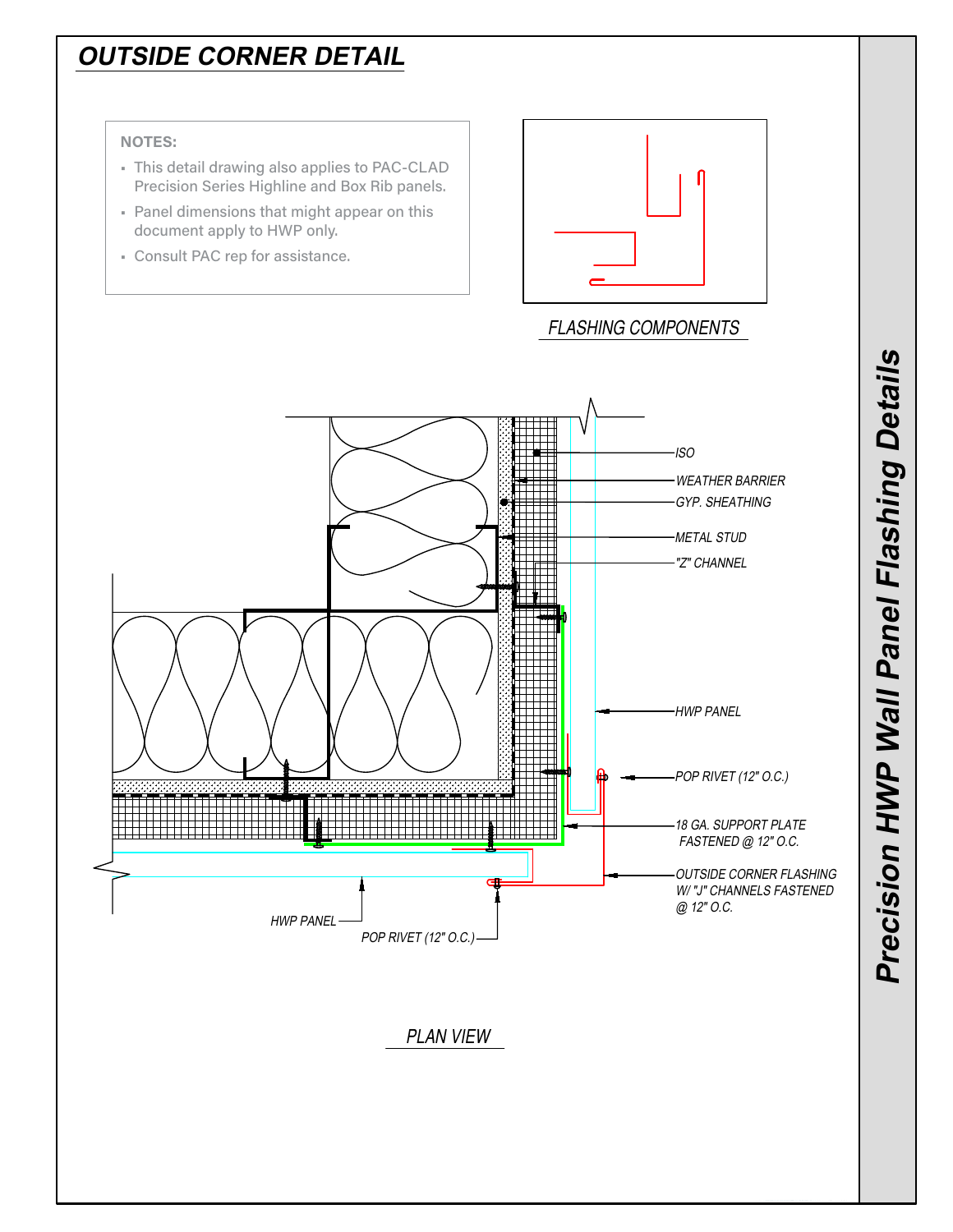## **MITERED CORNER DETAIL**

#### **NOTES:**

- This detail drawing also applies to PAC-CLAD Precision Series Highline and Box Rib panels.
- Panel dimensions that might appear on this document apply to HWP only.
- Consult PAC rep for assistance.



**C-CLAD** 

 $\mathrel{\mathop:}=$  $\mathbb{R}$  $\mathbbmss{S}$ A **CARLISLE** COM

FASTENED @ 12" O.C.

PLAN VIEW

"J" CHANNEL FASTENED @ 12" O.C.

\ /

HWP PANEL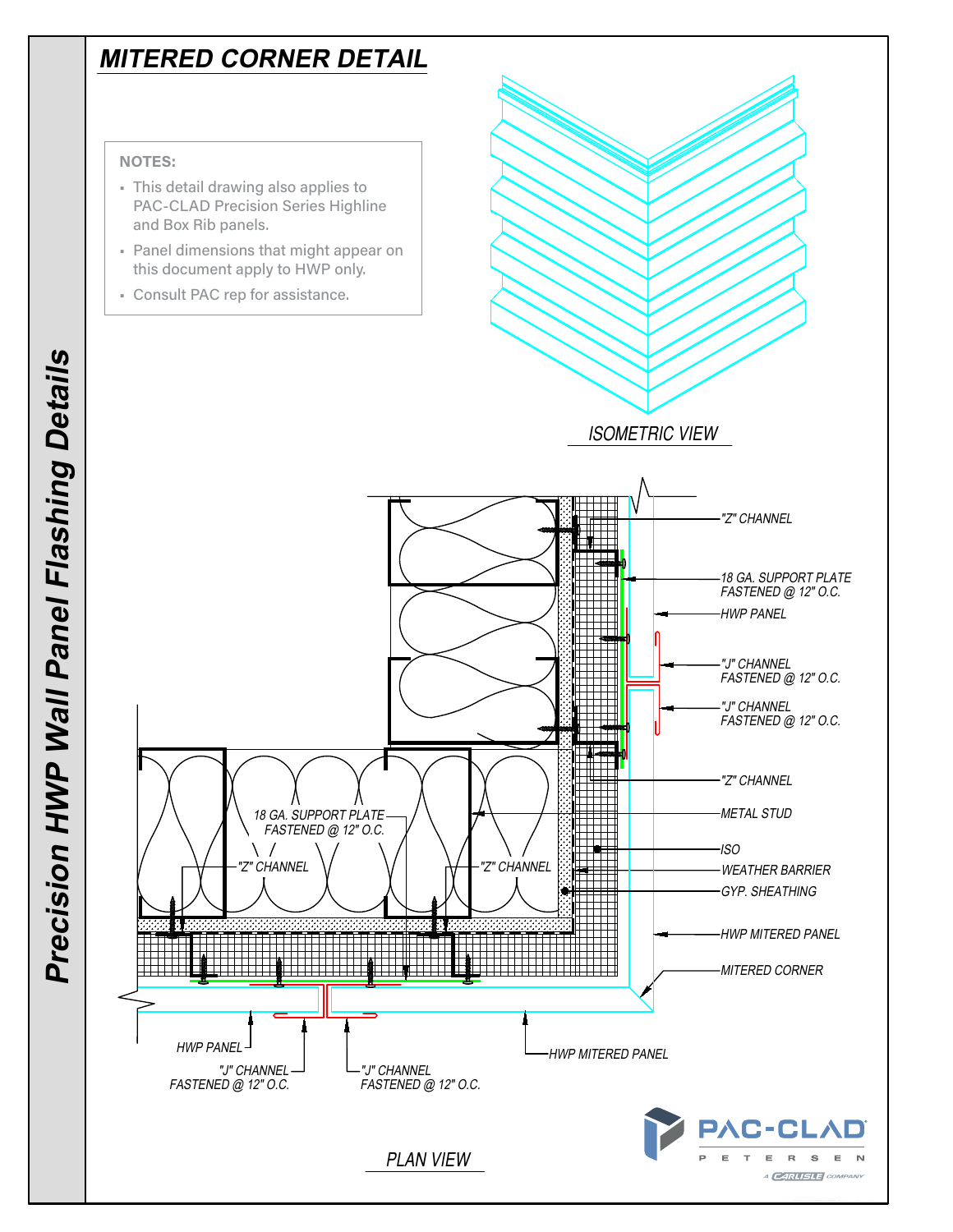# **JAMB DETAIL**

### **NOTES:**

- This detail drawing also applies to PAC-CLAD Precision Series Highline and Box Rib panels.
- Panel dimensions that might appear on this document apply to HWP only.
- Consult PAC rep for assistance.



FLASHING COMPONENTS

**Precision HWP Wall Panel Flashing Details**

Precision HWP Wall Panel Flashing Details

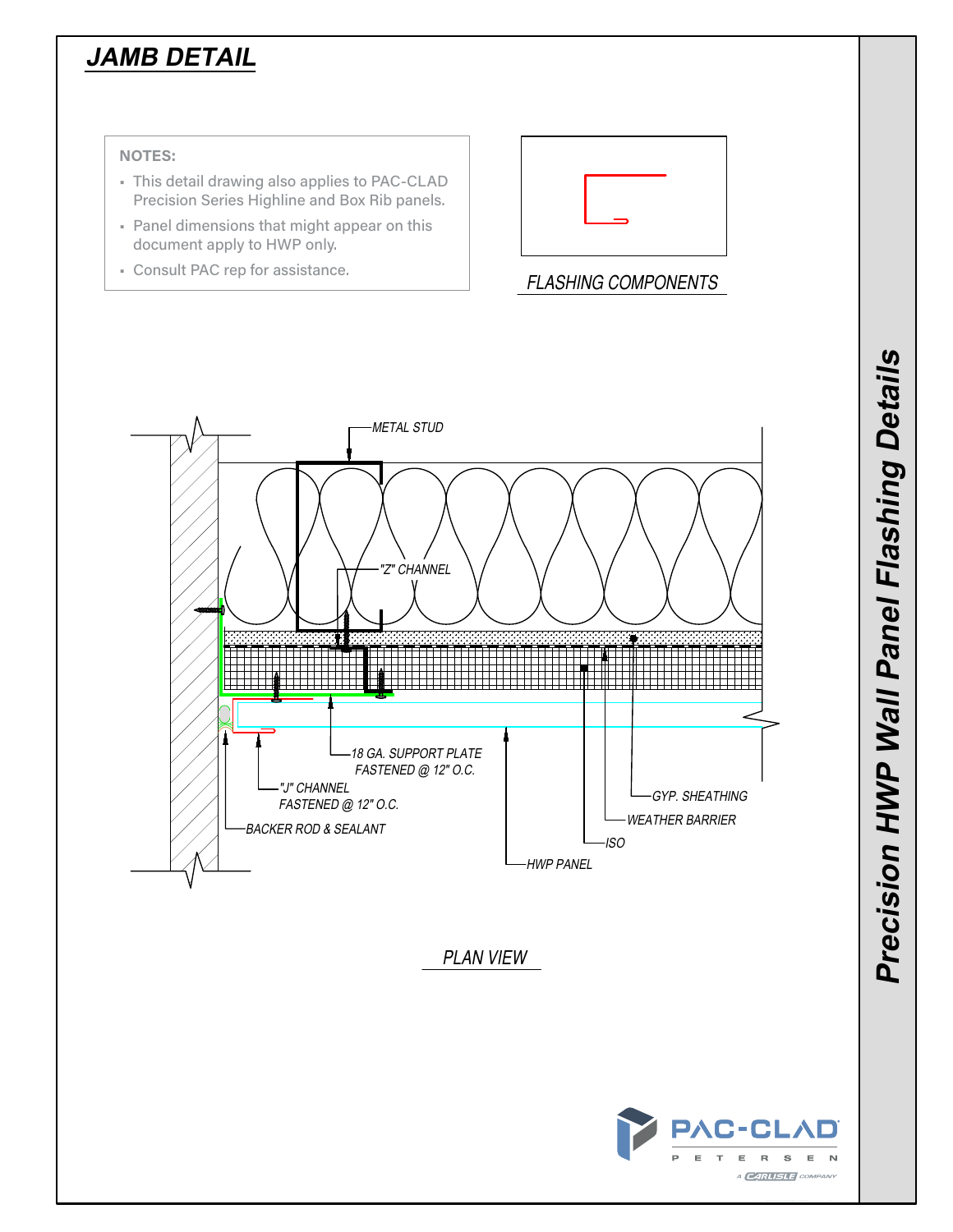## **HEAD DETAIL**

### **NOTES:**

- This detail drawing also applies to PAC-CLAD Precision Series Highline and Box Rib panels.
- Panel dimensions that might appear on this document apply to HWP only.
- Consult PAC rep for assistance.



## FLASHING COMPONENTS

 $\mathsf E$ N

A **CARLISLE** COMPANY

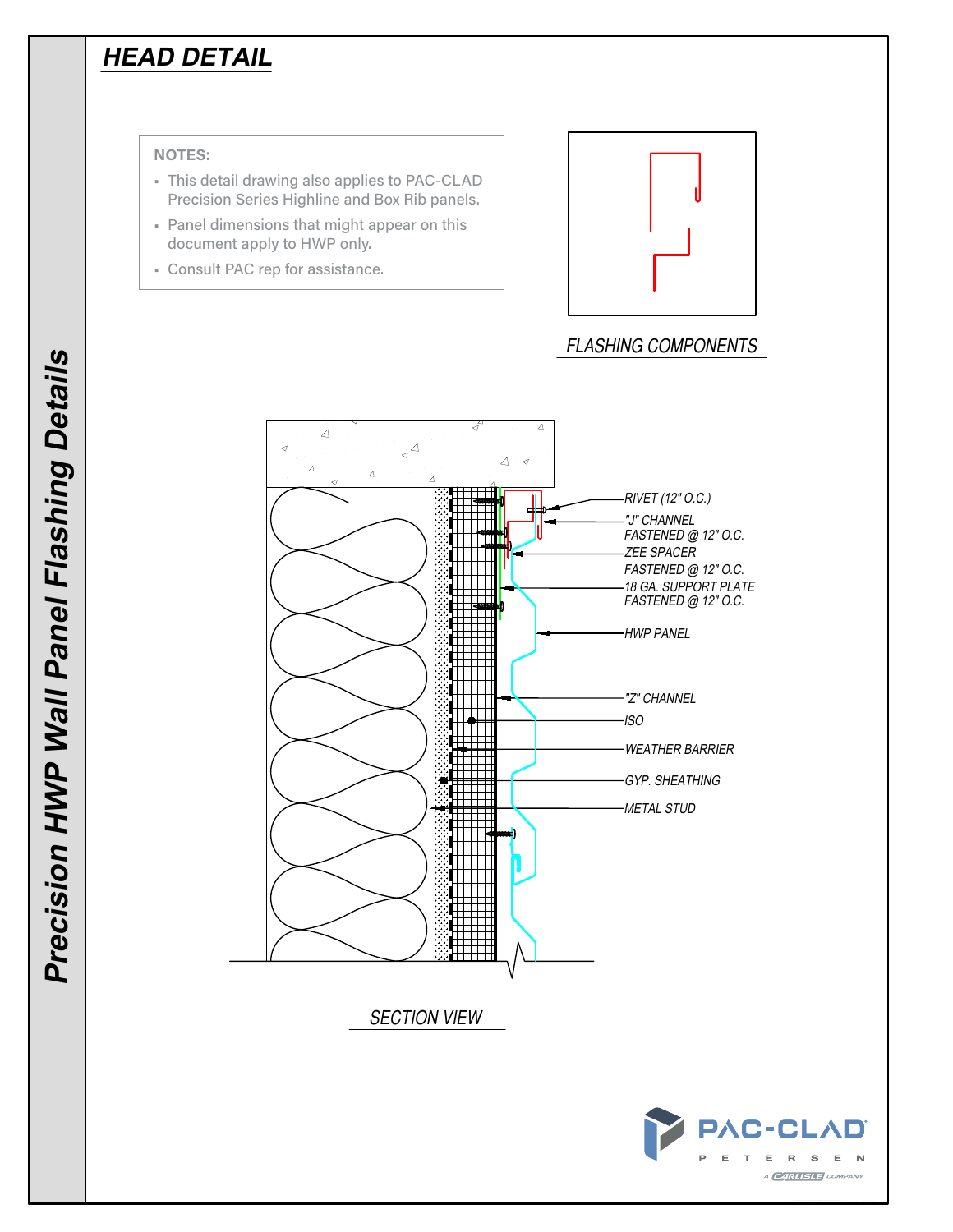## **SILL DETAIL - FULL PANEL**

### **NOTES:**

- This detail drawing also applies to PAC-CLAD Precision Series Highline and Box Rib panels.
- Panel dimensions that might appear on this document apply to HWP only.
- Consult PAC rep for assistance.



## FLASHING COMPONENTS



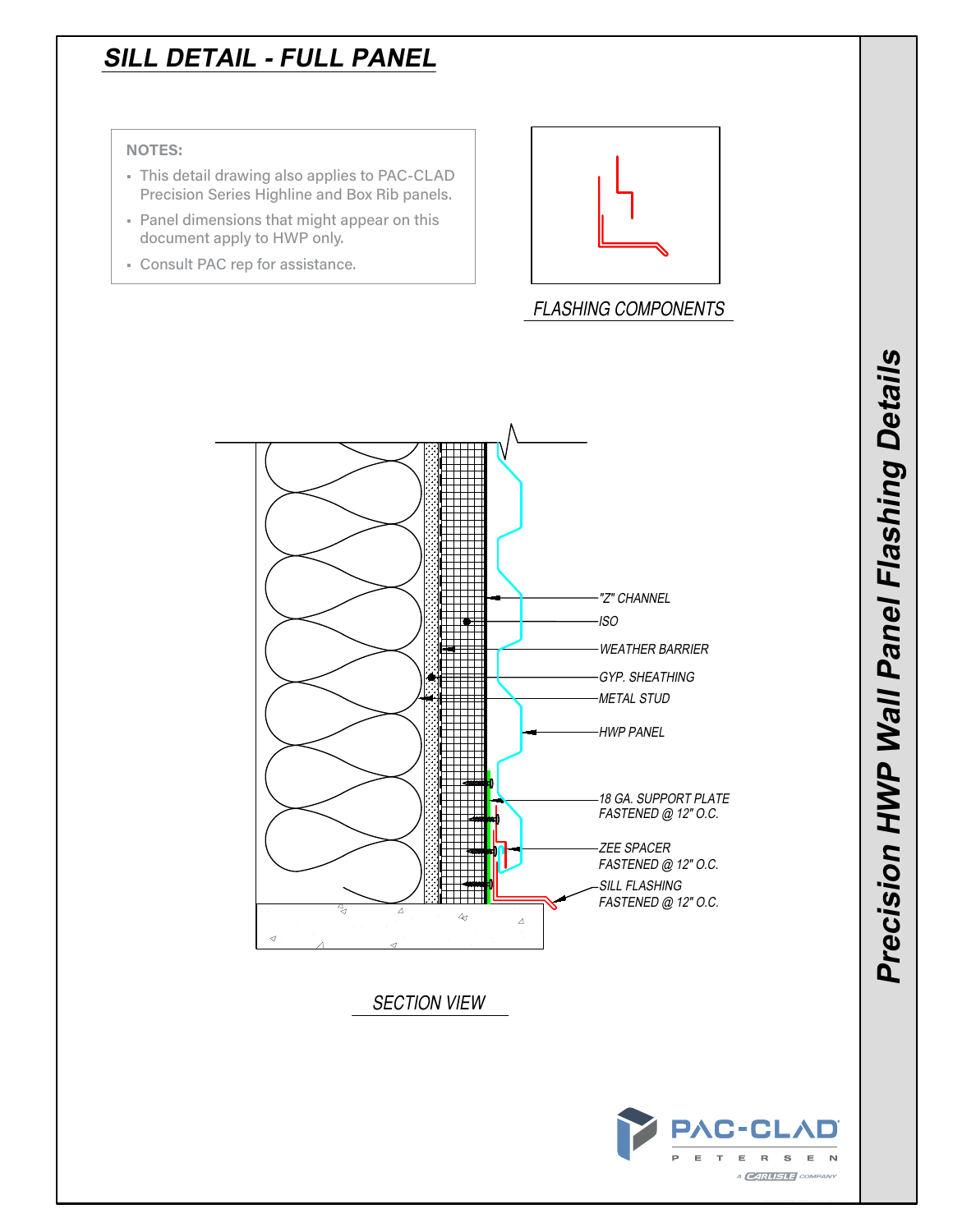# **SILL DETAIL - CUT PANEL**

#### **NOTES:**

- This detail drawing also applies to PAC-CLAD Precision Series Highline and Box Rib panels.
- Panel dimensions that might appear on this document apply to HWP only.
- Consult PAC rep for assistance.



FLASHING COMPONENTS



SECTION VIEW

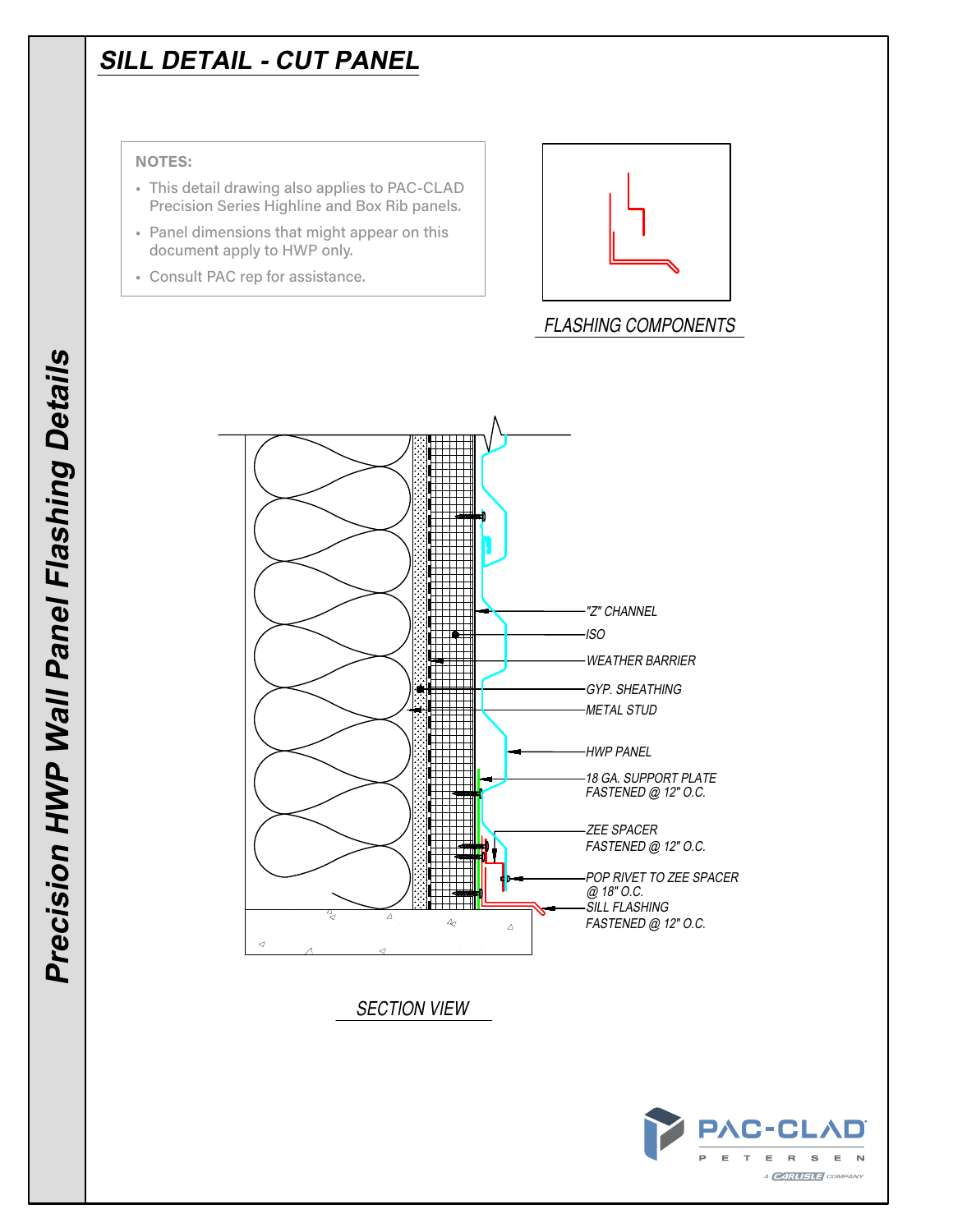# **HEAD CONDITION @ WINDOW SILL**

### **NOTES:**

- This detail drawing also applies to PAC-CLAD Precision Series Highline and Box Rib panels.
- Panel dimensions that might appear on this document apply to HWP only.
- Consult PAC rep for assistance.



## FLASHING COMPONENTS



SECTION VIEW

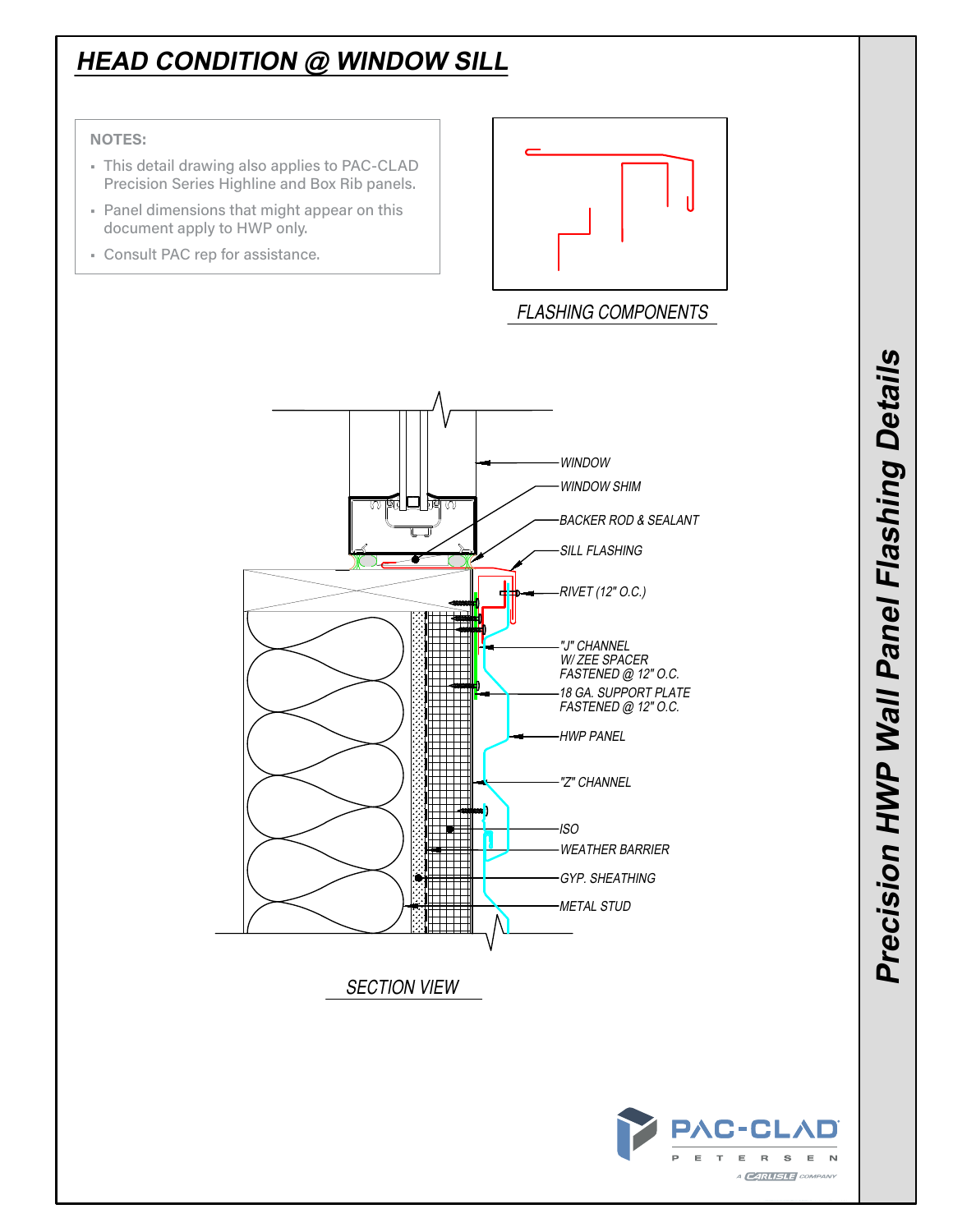# **SILL CONDITION @ WINDOW HEAD**

#### **NOTES:**

- This detail drawing also applies to PAC-CLAD Precision Series Highline and Box Rib panels.
- Panel dimensions that might appear on this document apply to HWP only.
- Consult PAC rep for assistance.



## FLASHING COMPONENTS

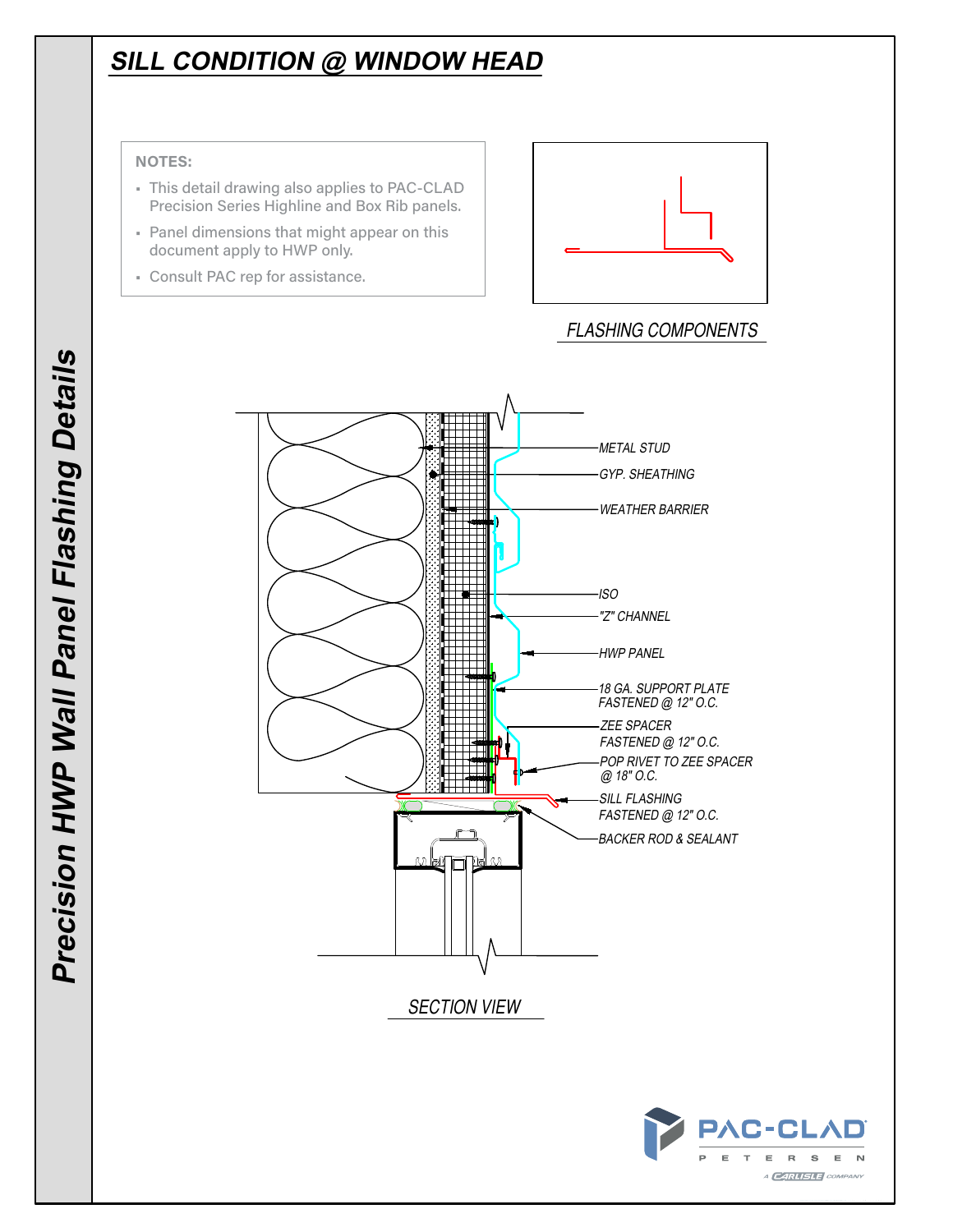# **JOINT DETAIL**



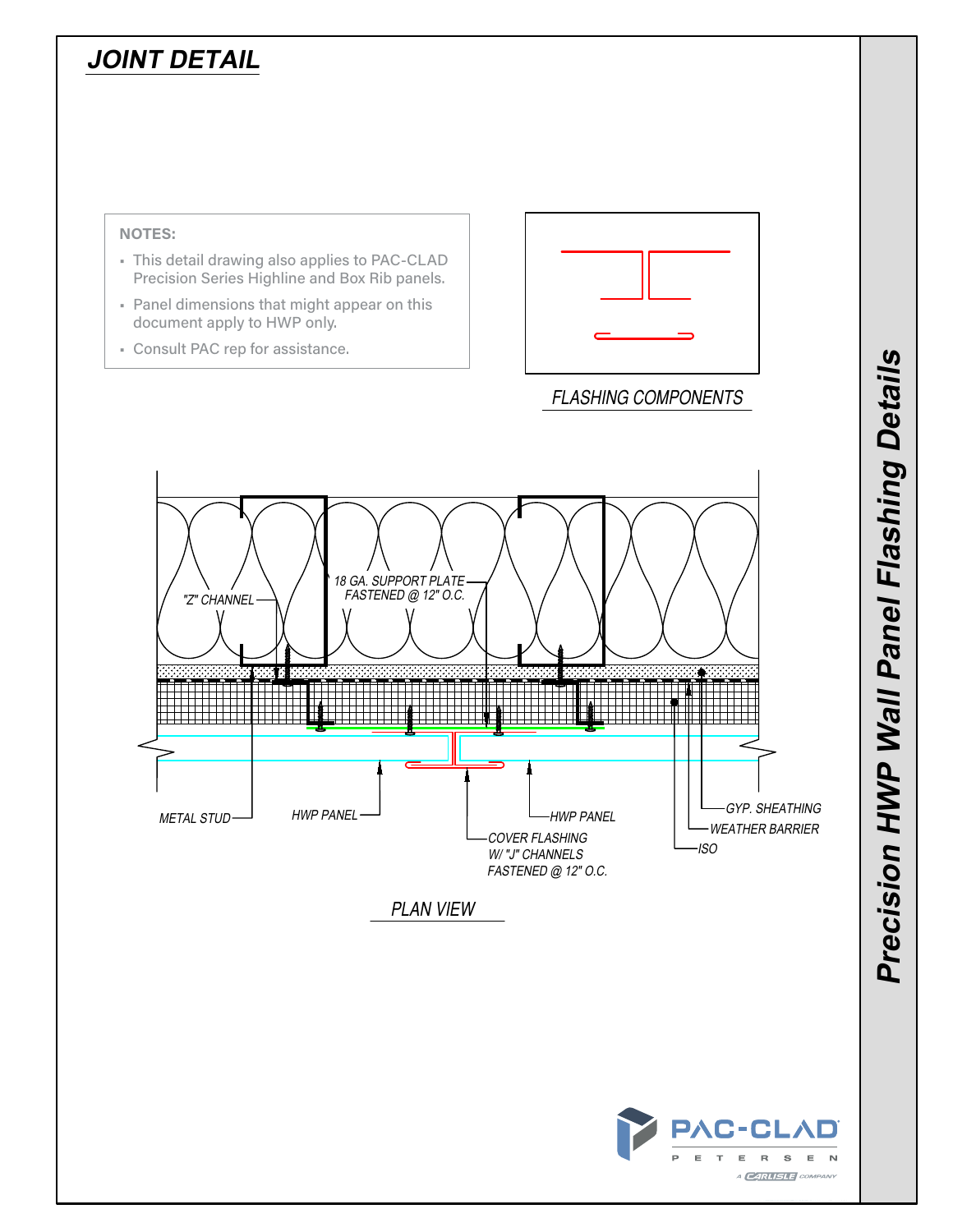